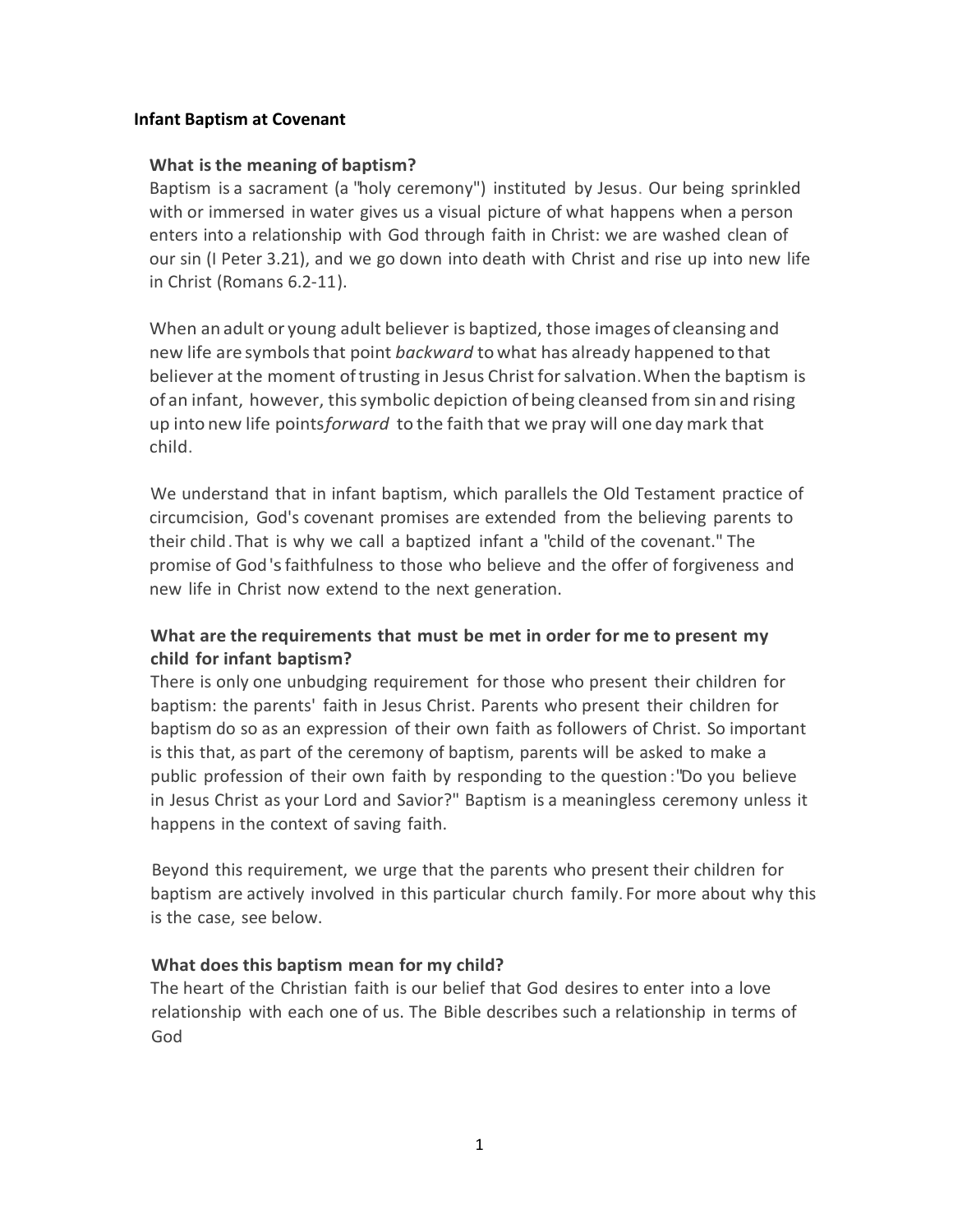forgiving us, loving us, and living His life through us, as we open our Jives to him. When we enter into that relationship, we become his followers.

How does that relationship begin? Not through baptism, nor through church attendance. The Bible says that it is by grace that we are saved *through faith "* (Ephesians 2.8). A saving relationship with God begins the moment a man or woman or young person makes an intentional choice to put the weight of his or her life on Jesus Christ by faith. That means believing that Jesus was who he said he was (God with us), trusting in what Jesus did for us (dying on the cross in our place to make us right with God), and living our lives for him (becoming a follower of the risen Christ).

If that relationship doesn't begin until a person makes a conscious choice to become a follower of Christ as an older child or as an adult, what is the meaning of baptism forthe child? Infant baptism isessentially a prayer on behalf ofa child,a prayer that God would draw that child intojust the sort of relationship with God through faith in Jesus Christ that I'vejust described. Infant baptism is an act of committing a child into the hands of God and inviting Him to work in that child.

We are careful not to use the word •• christening" (which literally means "making someone a Christian") when we refer to infant baptism. We do not believe that baptism makes a child right with God. Infant baptism is not an act of evangelism. Nor do we

believe that if a child dies without being baptized, he or she will go to hell. It has been the belief of the Church throughout the ages that if a child dies before the age of accountability, God in his mercy will welcome that child into heaven.

So baptism is simply an act of consecration. The child is entrusted into God's love with the prayer that God will be at work in that child, drawing that child to Himself, for we believe that God is the author and perfecter of our faith" (Hebrews 12.2).

#### **What does this baptism mean for me as a parent?**

In baptism we not only commit our children to God; we also commit *ourselves* to God as Christian parents.When we have our children baptized,we as parents are making a commitment to do everything within our power to grow our children spiritually, to raise our children to be growing followers of Christ.

During the baptism, you will be asked, "Relying on God's grace, do you promise to set before your children an example of new life in Christ, to pray for them and with them, and to bring them up in the training and instruction of the Lord?"

Obviously, it makes no sense for someone who is not actively involved in the life of the church to make that sort of commitment. By necessity, presenting your child for baptism means you are doing everything within your power to grow *yourself*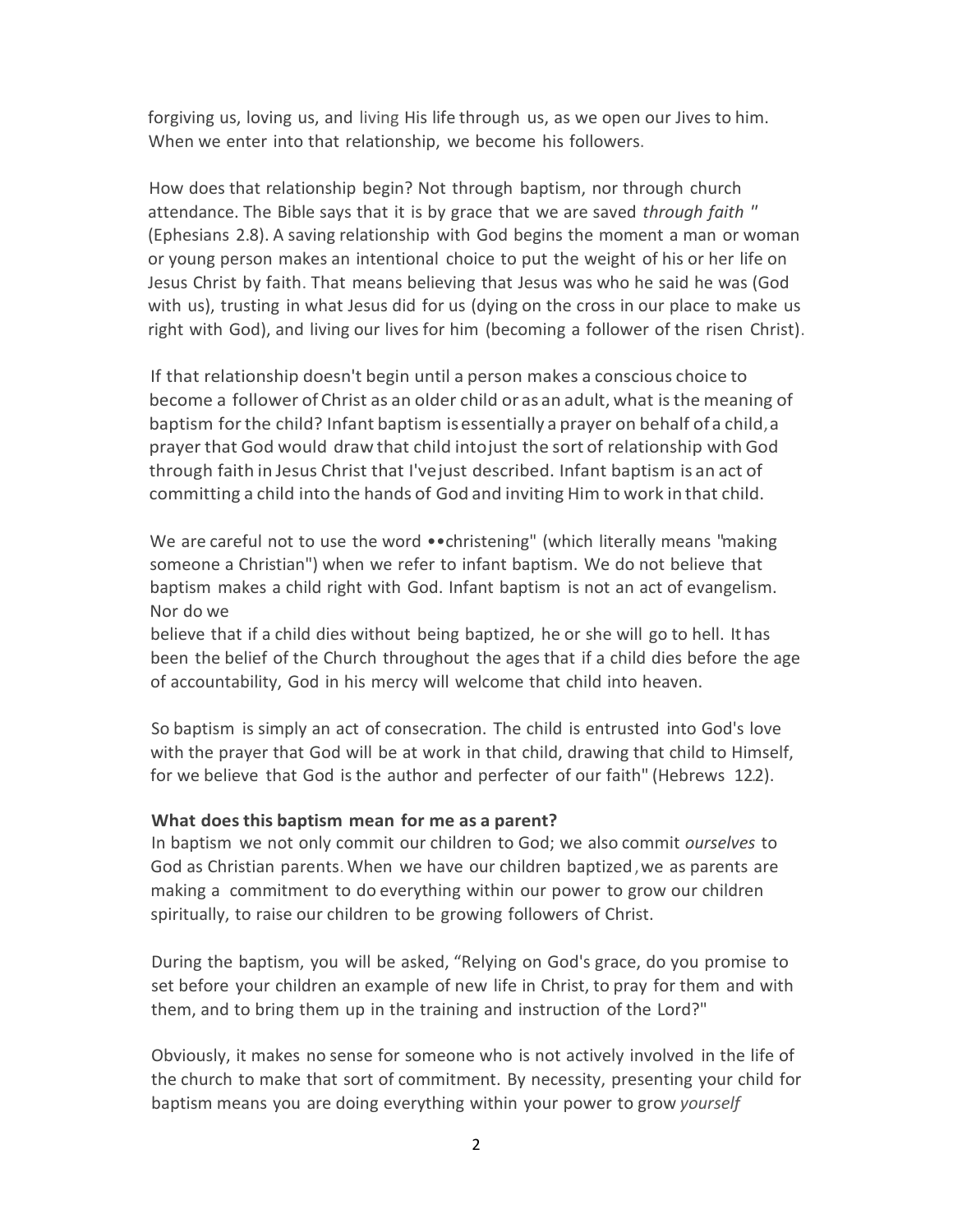spiritually: worshipping at church faithfully, getting together regularly with other followers of Christ to study the Bible and to talk about your faith, that sort of thing. Before you present your child for baptism, please take a hard look at whether or not you are able to make that commitment. It is one we take seriously.

What if you have not been involved in that way or to that level up to this point? Does that disqualify you? No, but it will be important from this point forward to throw yourself in and take intentional steps to get connected, get involved, and get serious about your spiritual growth.

#### **What doesthis baptism mean for the congregation?**

Baptism takes place in the context of worship on Sunday morning because we believe that the responsibility to raise children in the faith belongs to all of us, notjust to the parents. That is why, during the ceremony, the congregation promises to share with the parents in the child's upbringing, promising "to pray for, to teach, and to set an example forthat child astogether we look forward to the day when, by God'sgrace, that child will make a commitment to fo11ow Jesus as Lord and Savior." We do not observe the practice of selecting godparents for our children because the whole congregation is charged with thisresponsibility.

As you can see, this is one more reason why your active involvement in the life of this church isso important. The congregation cannot support you in your efforts to raise up your children in the faith if you and your children are not involved and known.

#### **Other questions that may come up:**

*How old is too old?* Our Book of Ordersays a child should be baptized "without undue haste and without undue delay." While there is not a specific age that is spe1led out in the Bible, we recommend that children be presented for baptism during the first year of life, and before the age of three if at all possible. After that point, as a child begins to be able to understand the rudiments of the Christian faith, there may be confusion on the part of the child or the congregation: is this infant baptism or believer's baptism? If the child is much beyond the age of three, we recommend that the parents consider waiting and presenting their child for baptism upon the completion of the youth inquirer's class during middle school, assuming that child has become a believer.

## *What about the situation where oneparent isa believer and the other is not?*

While it is technically possible for one parent to present a child for baptism, we urge that parents be united in their decision to raise their children to be followers of Christ. Ideally, both parents will be strong and growing followers of